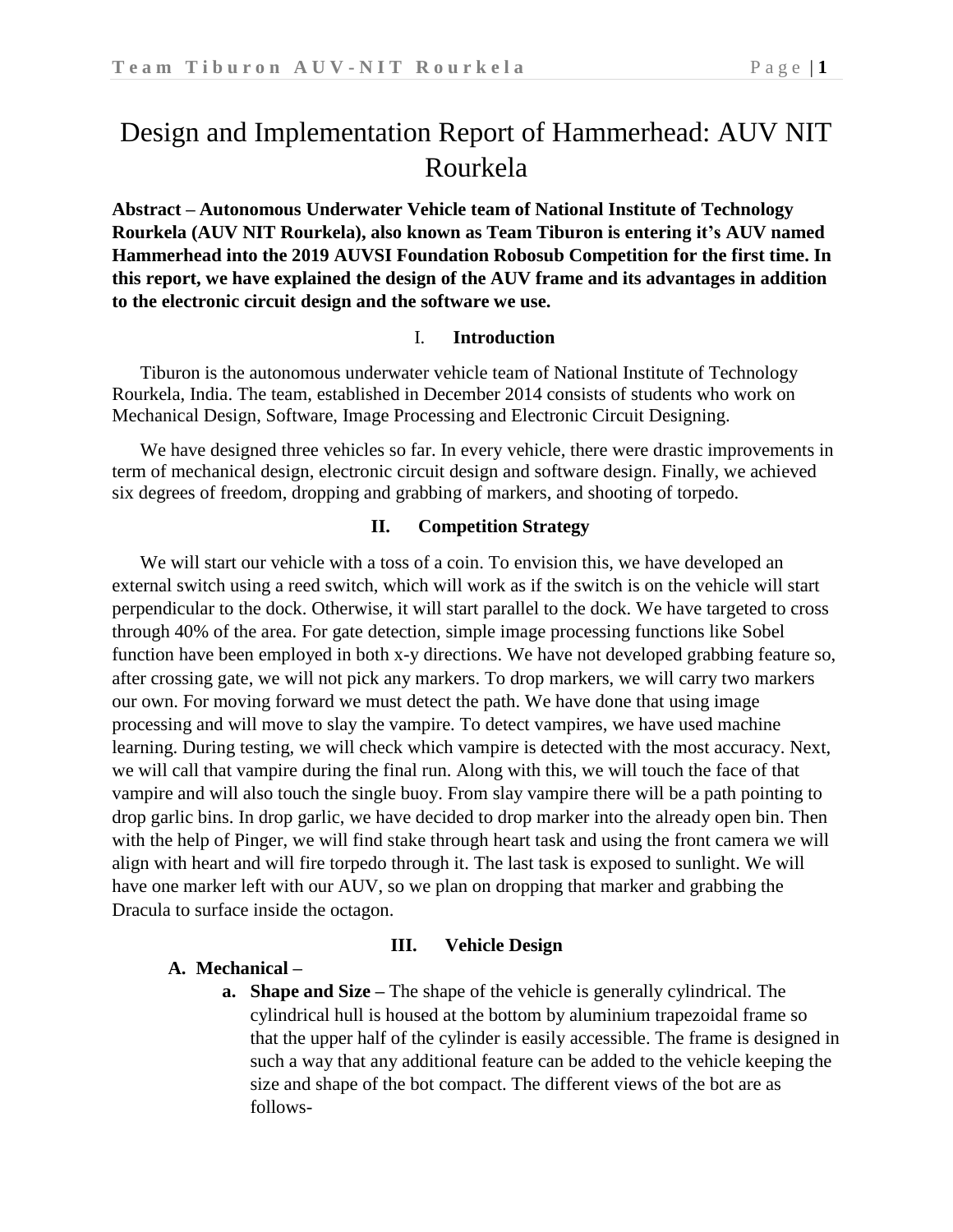

**Figure 1: Front View** 

**Figure 2: Side View** 

**Figure 3: Isometric View** 

The dimensions of the bot are as follows -

Length=69.5 cm, Breadth=47.5 cm, Height=40 cm

Hull length=42 cm, Hull diameter=20 cm

Frame length=69.5 cm, Frame width=27.5 cm, Frame height=31.5 cm

Weight  $= 21.3$ Kg in air

- **b. Type of Buoyancy –** The vehicle is designed to be 95% submersible while putting in the water without any external power. This allows the vehicle to resurface if there is a condition of breakdown. The centre of buoyancy lies above the centre of gravity along the vertical axis to eliminate toppling.
- **c. Basic vehicle frame design and material selection criteria –** The frame is designed to be compact and modular to reduce drag force to a minimum and provide efficient hydrodynamics.
- **d. Design of Hull –** The hull is designed based on the easy availability of the materials in the market, namely acrylic cylinder of the appropriate dimensions. Both the ends can be opened easily to facilitate easy access of the electronics inside. The hull is divided into two layers – one for electronics and circuitry and the other for battery enclosure. The material of the hull is chosen in such a way that it does not crack at a depth of about 10m. This assumption is verified by carrying out a simulation in ANSYS Static Structural by applying hydrostatic pressure on the hull due at a depth of 10m.



Figure 4: Hull at 10m depth in ANSYS

Figure 5: Camera Hull at 10m depth

**e. Camera Hull Design –** The camera hull is also made of the same material (Acrylic) as that of the main hull. So similar simulations were performed on the camera hull in ANSYS as done in case of the main hull.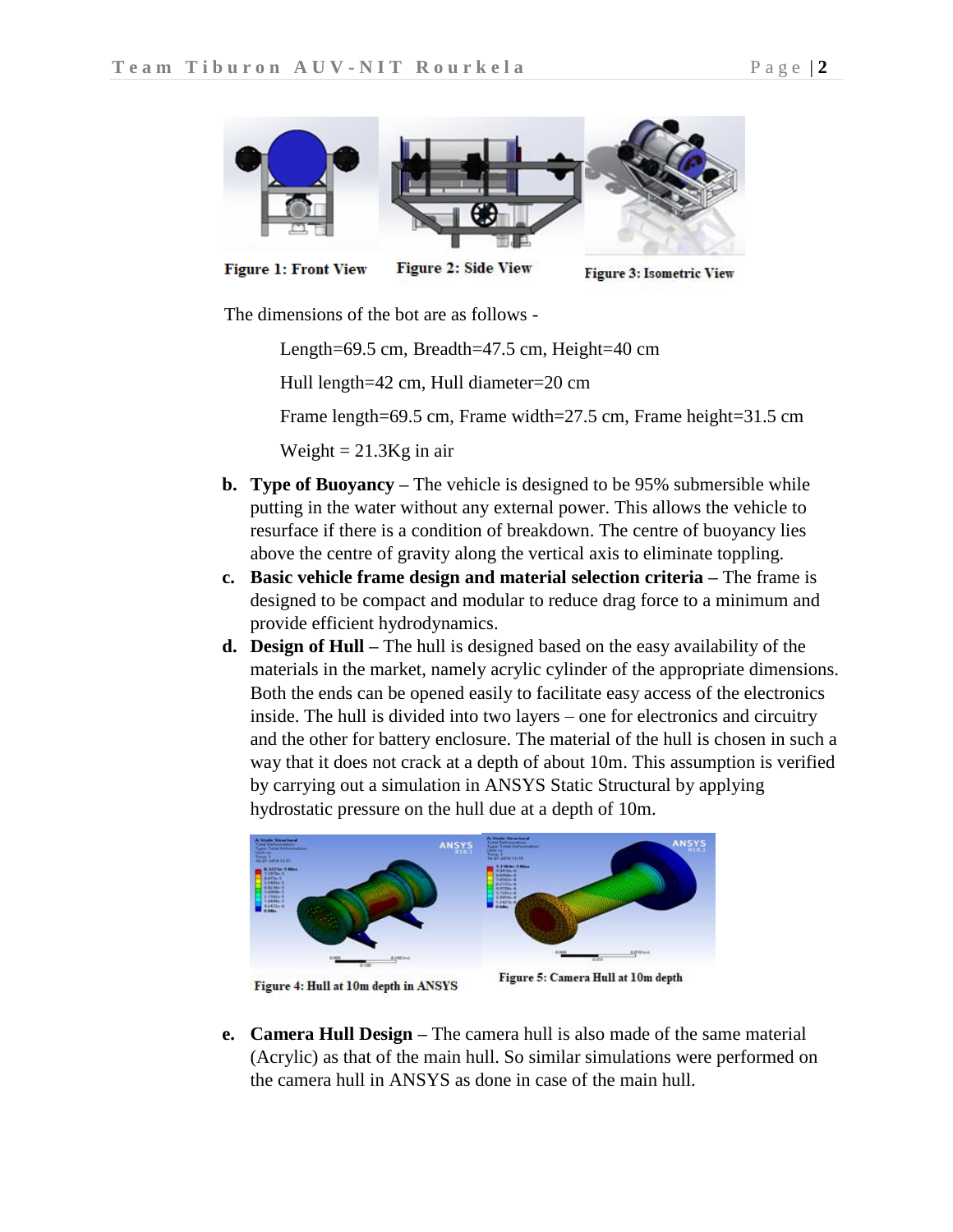**Figure 6: Camera Hull** 

**Figure 7: Dropper** 

- **f. Drag calculation and Drag coefficient: -** In order to simulate the motion of the vehicle in water (with an initial velocity of about 1m/s), in ANSYS Fluent, a flow domain(material->water) is considered with the vehicle inside it. An inlet velocity is provided at the water inlet and reset all sides of the flow domain are assigned as pressure outlet with gauge pressure=0. The drag force generated is 37.1N and the drag coefficient is 61.35.
- **g. Object Dropper –** A very simple mechanism has been employed to drop the required objects from the vehicle. In our mechanism, a BO motor is mounted to a PVC pipe. When the motor rotates, the obstruction causing the object to stay is removed and hence the object falls.
- **h. Torpedo –** Torpedo is in the shape of a hollow cylinder of 10mm diameter and is 3D printed for better accuracy. For launching torpedo, the air tank is to be used to store air at a pressure of about 30Pa. The torpedo is connected to the tank through PU fitting pipe passing through a coil actuating solenoid, which on receiving the command opens for about 10ms thus allowing the air to pass from the tank to the torpedo through the PU fitting pipe.

### B. **Electronics –**

- **a. Design of Electronics System –** The electronic subsystem is implemented using two custom made PCBs which are stacked vertically. One circuit board serves as the main control centre of the AUV. It consists of DC-DC converters. Arduino Nano, Servo Controller, Power MOSFETs etc. while the other circuit is used for driving the thrusters. Both the circuits are **electrically isolated** to avoid any damage to the computing units from the high-power rotors. Various voltage nodes have indicator LEDs to make debugging easy. The circuit primarily consists of through-hole components which make their replacement and debugging relatively easier and faster.
- **b. Power Budget and type of Battery –** The power infrastructure includes smart monitoring and regulation of power. The Li-Po battery packs are selected as per the power needs of the vehicle keeping the running time of the vehicle in mind. One of the battery pack powers the thrusters and its driving circuit. The other battery powers the CPU (Intel NUC) and its supporting circuit consisting of other controllers for sensor data acquisition and actuators for dropper and torpedo launch systems. Keeping **a run time target of 45 minutes**, the 4-cell Li-Po batteries of **16000 mAh** each were selected. Other factors for selecting Li-Po batteries were their high-power density, simplified packaging, compact yet robust form factor, and less probability of electrolyte leakage.

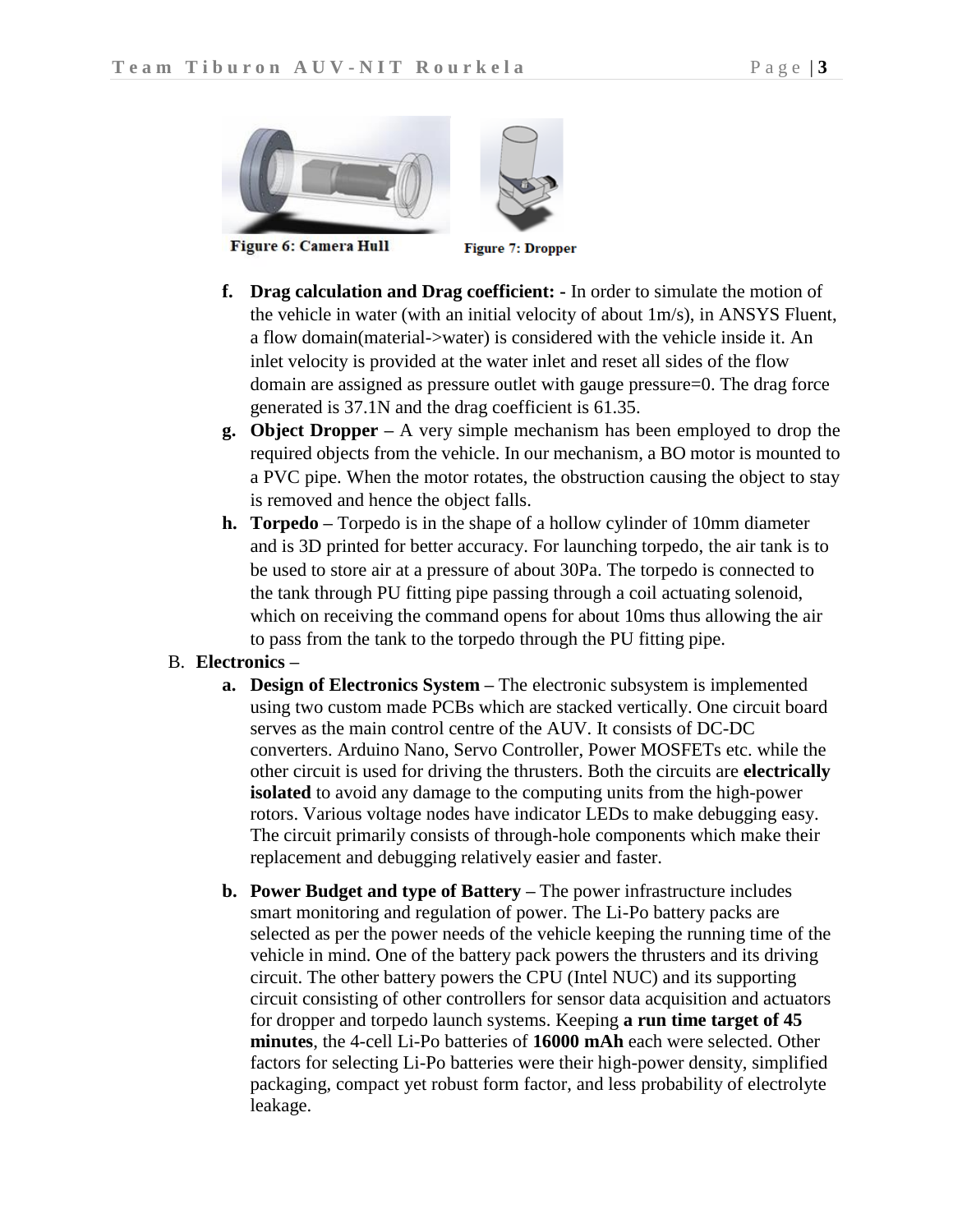

**Figure 8: Basic Workflow** 

| <b>Name</b>                                               | <b>Average Power Consumption</b> |
|-----------------------------------------------------------|----------------------------------|
| CPU (Intel NUC)                                           | 30 W                             |
| Other micro controllers (Arduino and Servo<br>Controller) | 3 W                              |
| Thrusters $(6 \text{ Nos.})$                              | 330W                             |

#### **Table 1: Power Consumption Chart**

- **c. Power Distribution –** The main control circuit is designed to have 3 different voltage requirements i.e. 5V, 6V and 12V. This distribution of power is done using two DC-DC buck converters for 12V and 6V and an LDO regulator for 5V.
- **d. Kill Switch –** There are two provisions for setting all the thrusters off. A command kill can be initiated to shut down all six thrusters. A manual kill provision, implemented through a reed switch, is also present that disconnects power from the entire circuit and also shuts down all the thrusters.
- **e. Acoustic Navigation –** The Acoustic Navigation system of the AUV uses two **H1C Hydrophones** connected with Raspberry Pi 3B for data acquisition purpose. Currently, the system is in the development phase and algorithm for the localization of the Acoustic Pinger is under-progress. An **Acoustic Pinger (Teledyne Benthos ALP-365 Pinger)** is being used for testing the hydrophones. MATLAB along with liquid DSP and Aquila libraries is being used for algorithm development and debugging.

#### **C. Software –**

- **a. Tiburon Commander –** We have developed a GUI application using Qt in C++ called tiburon\_commander. The tiburon\_commander have a list of processes which are necessary for testing and running of AUV.
	- **i. Control –** In control tab there are two processes one is **roscore** to control(start/stop) ROS master and other one is **thruster\_controller** to test specific thruster by changing the speed of a particular thruster.
	- **ii. Hardware –** In this tab, all processes are related to the hardware system. Thruster Driver enables thrusters, Serial Node, Vector Nav gives a reading of IMU (orientation of the vehicle with respect to initial point), Bottom Camera and Front Camera enable the respective camera.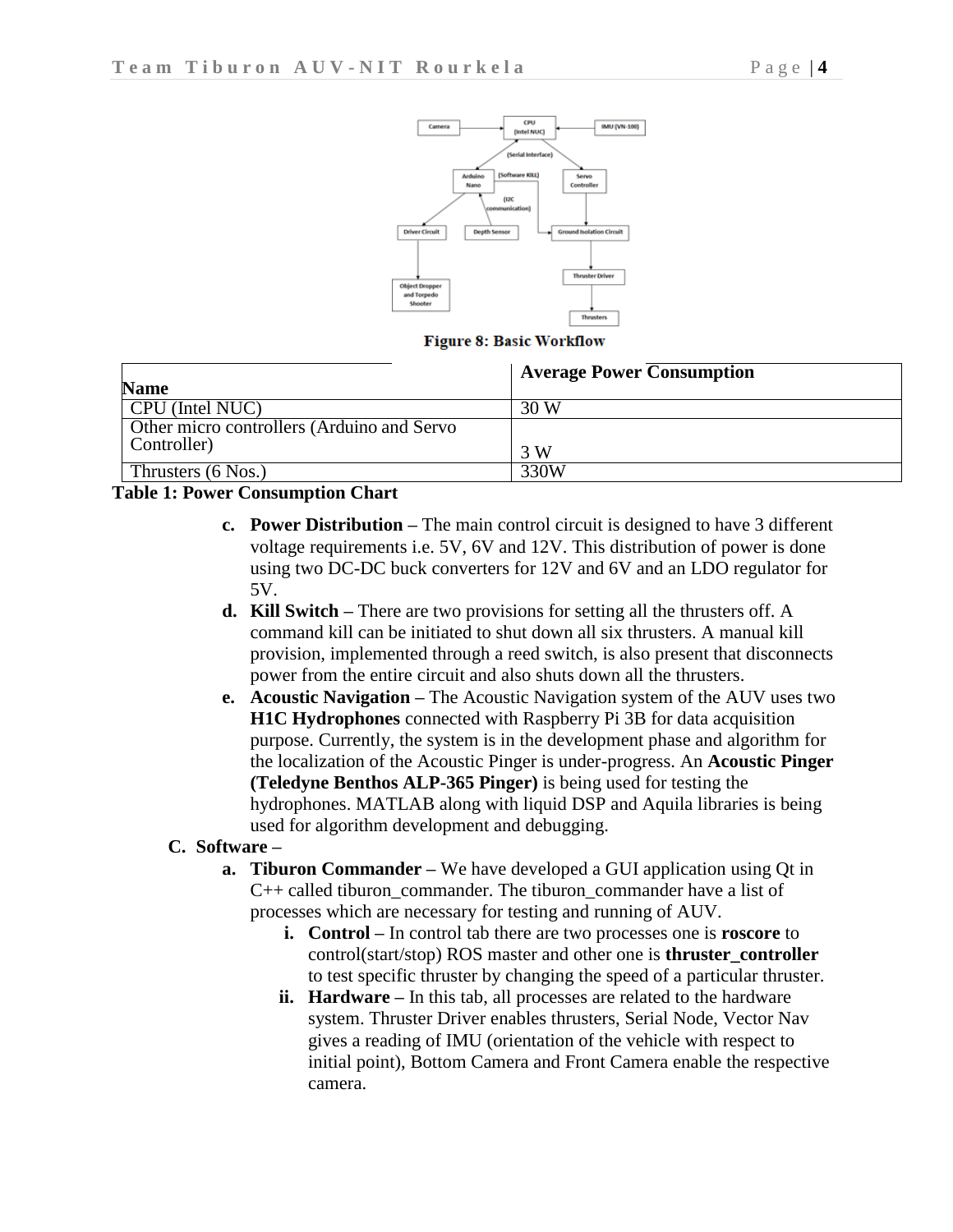| $\sim$                   | Thruster Driver     | Run      | View  |  |
|--------------------------|---------------------|----------|-------|--|
| $\mathbf{v}$             | Serial Node         | Run      | View. |  |
| $\overline{\mathcal{A}}$ | VectorNav           | Run      | View  |  |
| $\checkmark$             | <b>BottomCamera</b> | Run      | View  |  |
| $\mathbf{v}$             | FrontCamera         | Run      | View  |  |
|                          | Run All             | Stop All | Quit  |  |

Figure 9: Base Software(Tiburon Commander)

- **iii. Mission –** Mission tab contains VN Synchronizer process which gives a depth of vehicle from the water surface, Controller process is basically controller of thrusters' speed, PID process gives a GUI window to tune PID coefficients
- **b. Vision Processing –** Since we use Intel i7 CPU for all processing, to implement object detection with machine learning on CPU for real-time use was a difficult task. Fortunately, we found a library called OpenVINO. The OpenVINO toolkit enables CNN based deep learning inference on Intel CPU. For normal image processing, we use OpenCV.

#### **IV. Experimental Results**

Team has successfully achieved a fully functioning simulator. The simulator is a 3D environment developed in Unity 3D game engine. Before going to test any algorithm, to tune PID coefficients or path planning of AUV into the pool we test it in the simulator. Testing in a simulator helps us to find logical errors along side path planning and tuning PID coefficients. Later, on testing in the pool, we found almost the same results as in the simulator. We performed pool testing regularly whenever the pool was available. In case of any technical issue, we extend our testing time and try to solve it as soon as possible. We have completed the pre-qualification tasks and uploaded a recorded video successfully. Currently, we are testing our training results of object detection in different situations and intensity of light. We found some detection issue in different intensity of light, to overcome which we added that in the dataset and resume training. In this way, we have tested almost all situations and varying intensities of light.

#### **V. Acknowledgement**

The Tiburon team would like to thank the Mechanical Department of NIT Rourkela, National Institute of Ocean Technology, NALCO and MATLAB for their constant support and co-operation.

We would like to extend a special token of gratitude to our faculty advisor Prof. Haraprasad Roy who was always willing to support us and believe in us.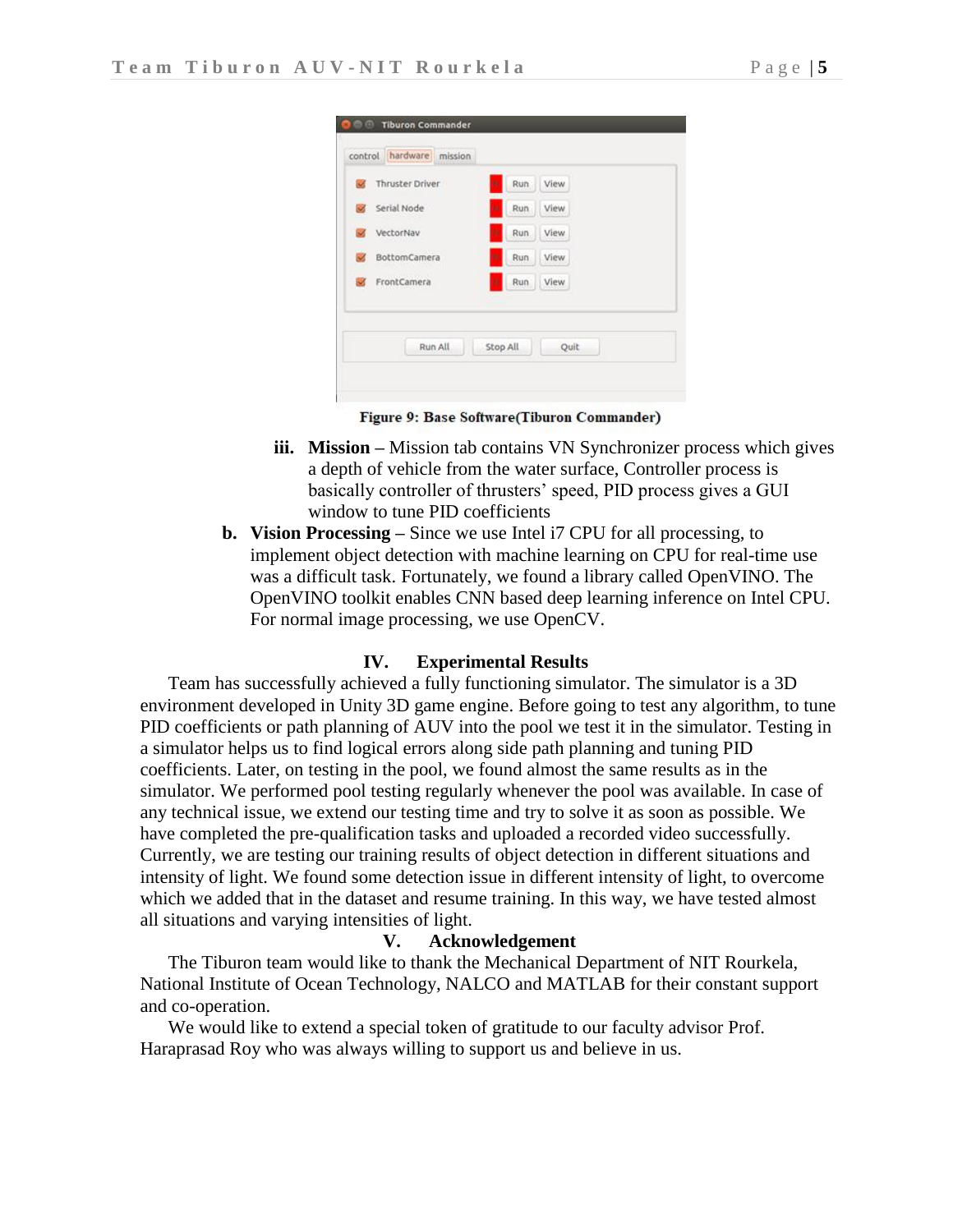| <b>Subjective Measures</b>                   |                              |                          |                          |  |  |
|----------------------------------------------|------------------------------|--------------------------|--------------------------|--|--|
|                                              | <b>Maximum Points</b>        | Expected                 | Points                   |  |  |
|                                              |                              | Points                   | Scored                   |  |  |
| The utility of the team website              | 50                           | 50                       |                          |  |  |
| Technical Merit (from journal paper)         | 150                          | 150                      |                          |  |  |
| Written Style (from journal paper)           | 50                           | 50                       |                          |  |  |
| Capability for Autonomous Behavior (static   | 100                          | 100                      |                          |  |  |
| judging)                                     |                              |                          |                          |  |  |
| Creativity in System Design (static judging) | 100                          | 100                      |                          |  |  |
| Team Uniform (static judging)                | 10                           | 10                       |                          |  |  |
| <b>Team Video</b>                            | 50                           | 50                       |                          |  |  |
| Pre-Qualification Video                      | 100                          | 100                      |                          |  |  |
| Discretionary points (static judging)        | 40                           | 40                       |                          |  |  |
| Total                                        | 650                          | 650                      |                          |  |  |
|                                              |                              |                          |                          |  |  |
|                                              | <b>Performance Measures</b>  |                          |                          |  |  |
|                                              | <b>Maximum Points</b>        |                          |                          |  |  |
| Weight                                       |                              | 57                       |                          |  |  |
| Marker/Torpedo overweight or size by <10%    | Minus 500/ marker            |                          |                          |  |  |
| Gate: Pass through                           | 100                          |                          |                          |  |  |
| Gate: Maintain fixed heading                 | 150                          |                          |                          |  |  |
| Gate: Coin Flip                              | 300                          | 300                      |                          |  |  |
| Gate: Pass through 60% section               | 200                          |                          |                          |  |  |
| Gate: Pass through 40% section               | 400                          | 400                      |                          |  |  |
| Gate: Style                                  | $+100$ (8x max)              |                          |                          |  |  |
| Collect Pickup: Crucifix, Garlic             | 400/ object                  |                          |                          |  |  |
| Follow the "Path" (2 total)                  | $100/$ segment               | 400                      |                          |  |  |
| Slay Vampires: any, called                   | 300, 600                     | 600                      |                          |  |  |
| Drop Garlic: open, closed                    | 700, 1000 / marker $(2 +$    | 700                      |                          |  |  |
|                                              | pickup)                      |                          |                          |  |  |
| Drop Garlic: Move Arm                        | 400                          | $\overline{a}$           | $\overline{a}$           |  |  |
| Stake through Heart: Open Oval, Cover        | 800, 1000, 1200 / torpedo    | 1200                     | $\sim$                   |  |  |
| Oval, Sm Heart                               | (max 2)                      |                          |                          |  |  |
| Stake through Heart: Move the lever          | 400                          | $\overline{a}$           | $\overline{\phantom{a}}$ |  |  |
| Stake through Heart: Bonus - Cover Oval,     | 500                          | 500                      | $\overline{a}$           |  |  |
| Sm Heart                                     |                              |                          |                          |  |  |
| Expose to Sunlight: Surface in Area          | 1000                         | 1000                     | $\overline{\phantom{a}}$ |  |  |
| Expose to Sunlight: Surface with object      | 400 / object                 |                          |                          |  |  |
| Expose to Sunlight: Open coffin              | 400                          | $\blacksquare$           | $\overline{\phantom{a}}$ |  |  |
| Expose to Sunlight: Drop Pickup              | 200 / object (Crucifix only) | $\equiv$                 | $\overline{\phantom{a}}$ |  |  |
| Random Pinger first task                     | 500                          | 500                      | $\blacksquare$           |  |  |
| Random Pinger second task                    | 1500                         | $\overline{\phantom{a}}$ | $\blacksquare$           |  |  |
| Inter-vehicle Communication                  | 1000                         | $\blacksquare$           | $\blacksquare$           |  |  |
| Finish the mission with T minutes (whole $+$ | $T*100$                      | $\blacksquare$           | $\overline{\phantom{a}}$ |  |  |
| factional)                                   |                              |                          |                          |  |  |
|                                              |                              |                          |                          |  |  |

## **Appendix A: Expectations**